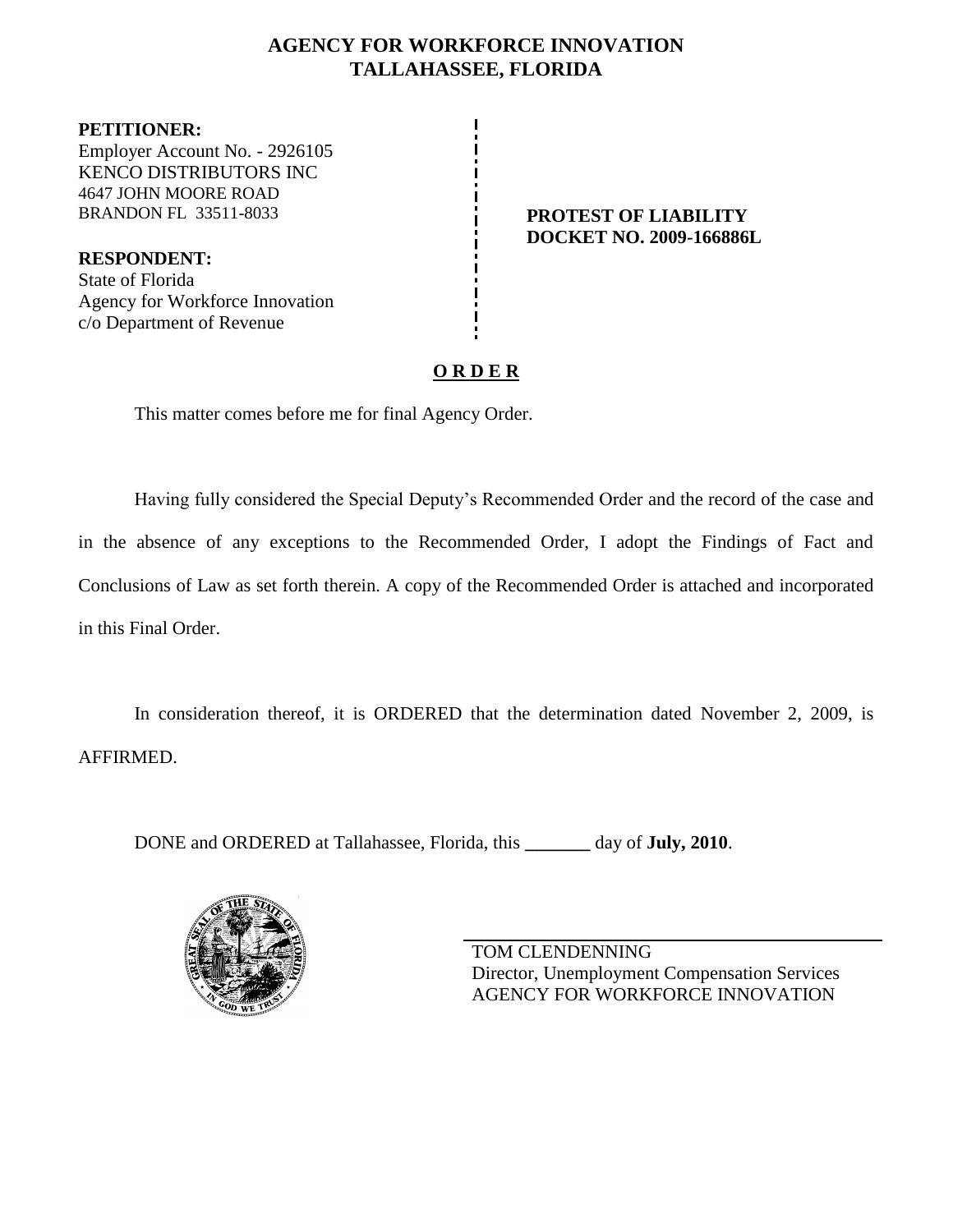## **AGENCY FOR WORKFORCE INNOVATION Unemployment Compensation Appeals**

MSC 345 CALDWELL BUILDING 107 EAST MADISON STREET TALLAHASSEE FL 32399-4143

#### **PETITIONER:**

Employer Account No. - 2926105 KENCO DISTRIBUTORS INC KENNETH POWERS 4647 JOHN MOORE ROAD BRANDON FL 33511-8033

#### **PROTEST OF LIABILITY DOCKET NO. 2009-166886L**

#### **RESPONDENT:**

State of Florida Agency for Workforce Innovation c/o Department of Revenue

# **RECOMMENDED ORDER OF SPECIAL DEPUTY**

TO: Director, Unemployment Compensation Services Agency for Workforce Innovation

This matter comes before the undersigned Special Deputy pursuant to the Petitioner's protest of the Respondent's determination dated November 2, 2009.

After due notice to the parties, a telephone hearing was held on April 14, 2010. The Petitioner, represented by the Vice President/Chief Operating Officer, appeared and testified. An individual performing services for the Petitioner as a Field Representative testified as a witness. The Respondent was represented by a Department of Revenue Senior Tax Specialist. A Tax Auditor II testified as a witness. The Joined Party appeared and testified.

The record of the case, including the recording of the hearing and any exhibits submitted in evidence, is herewith transmitted. Proposed Findings of Fact and Conclusions of Law were not received.

#### **Issue:**

Whether services performed for the Petitioner by the Joined Party and other individuals working as field manager/sales constitute insured employment pursuant to Sections 443.036(19), 443.036(21); 443.1216, Florida Statutes, and if so, the effective date of the liability.

### **Findings of Fact:**

- 1. The Petitioner is a corporation that was formed on April 25, 2005, to operate a business as a distributer of an insulated masonry wall system. The Petitioner's Vice President/Chief Operating Officer has been active in the operation of the business since inception. The Petitioner's President is also active in the operation of the business.
- 2. In approximately June 2008 the Petitioner hired an individual to perform services for the Petitioner as a field sales representative. That individual referred his son, the Joined Party, to the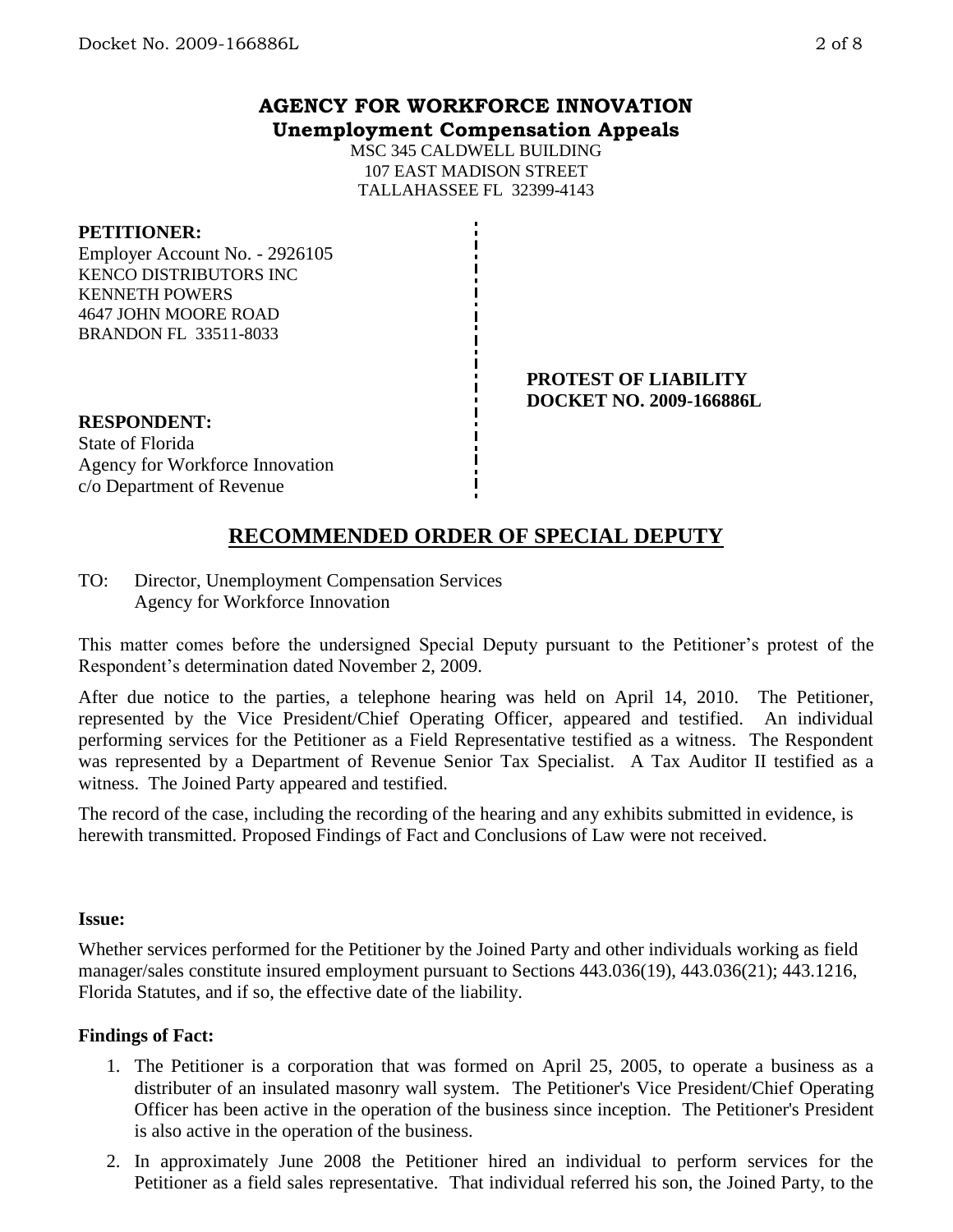Petitioner for work as a field representative. The Petitioner interviewed the Joined Party and informed the Joined Party of the job responsibilities, how to conduct himself on the job, the hours of the business, the hours the Joined Party was expected to work, and the dress code. The job responsibilities were to include training other sales representatives, rewriting the telephone sales script, entering daily activities on spreadsheets, and ordering products while maintaining the warehouse inventory. The Joined Party was informed that he was to work from 8 AM until 5 PM and after hours as needed. The Petitioner informed the Joined Party that the Petitioner would pay the Joined Party a bi-weekly guarantee of \$1,500. The Joined Party accepted the Petitioner's offer of work and signed a *Sales Agent Agreement.* 

- 3. The *Sales Agent Agreement* requires the Joined Party to act in a professional manner and to follow all of the Petitioner's policies and procedures. The Agreement requires the Joined Party to submit weekly sales reports to the Petitioner. The Joined Party signed the Agreement and began work on July 12, 2008.
- 4. The Petitioner provided the Joined Party with a shirt bearing the company name which the Joined Party was required to wear when making sales presentations. The Joined Party was required to wear jeans or khaki pants with the uniform shirt. The shirttail was required to be tucked into the pants.
- 5. During the first thirty days of work the Petitioner provided very specific, intensive training concerning the Petitioner's product and how to sell the product. The Joined Party did not have a construction background and the Petitioner trained the Joined Party concerning the techniques used to install the insulated masonry wall system. The Joined Party rode with the Petitioner's Chief Operating Officer so that the Joined Party could observe the Chief Operating Officer's attempts to sell the Petitioner's product. The Chief Operating Officer also observed the Joined Party's attempts to sell the product and offered guidance concerning how the Joined Party could improve his sales presentation. The Petitioner had training and construction manuals which the Joined Party was required to read and videos which the Joined Party was required to watch.
- 6. The Petitioner provided the Joined Party with office space and a desk in the Petitioner's office. The Petitioner provided the Joined Party with a telephone, a computer, other office equipment, and all forms and supplies that were needed to perform the work. The Petitioner provided the Joined Party with a vehicle to drive for business purposes only. The Petitioner provided the Joined Party with a credit card to be used only for business expenses such as fuel for the vehicle and for taking sales prospects to lunch. The Joined Party did not have any expenses in connection with the work which he performed for the Petitioner.
- 7. The Petitioner provided the Joined Party with a company email address. The Petitioner provided business cards containing the Petitioner's name, the Joined Party's name and title, the Petitioner's telephone number and fax telephone number, the Joined Party's cell phone number, and the Joined Party's company email address.
- 8. The Joined Party was required to begin each day, Monday through Friday, by reporting to the Petitioner's office between 8 AM and 9 AM. On some days the Joined Party worked from the office for the day and on other days the Joined Party worked outside the office. If the Joined Party was not able to work a scheduled day, he was required to notify the Petitioner.
- 9. The Petitioner provided the Joined Party with sales leads. The Joined Party was required to work the sales leads and to turn in a weekly sales report showing his efforts to make sales. If the Joined Party failed to turn in a sales report the Chief Operating Officer asked the Joined Party if the Joined Party had contacted the leads and the results of the contacts.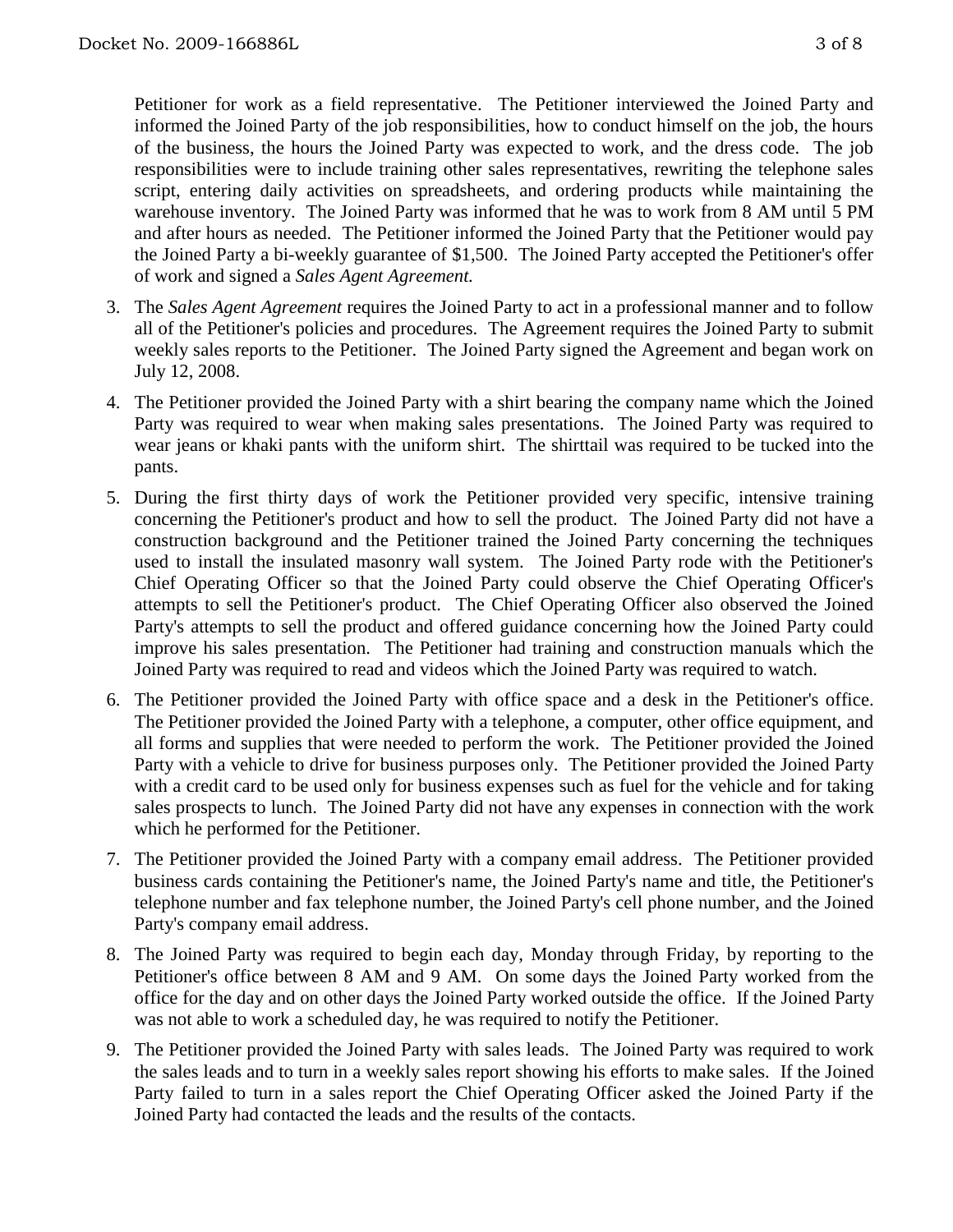- 10. The Joined Party was not required to complete a timesheet showing the hours that he worked. It was assumed by the Petitioner that the Joined Party would work full time to sell the Petitioner's product. Generally, the Joined Party worked between forty and fifty hours per week.
- 11. The Joined Party was not allowed to sell other products or to perform services for a competitor. The Joined Party was not allowed to hire others to perform the work for him.
- 12. The Petitioner provided on-going training for the Joined Party and the other sales representatives. The Petitioner held one or two sales meetings each month. The purpose of the sales meetings was to provide product knowledge, to teach the sales representatives how to sell the product, and to tell the sales representatives how to improve their sales presentations. Attendance at the sales meetings was mandatory unless the sales representative had a good reason for not being able to attend. If the Joined Party or other sales representative refused to attend a sales meeting without a good reason, the Petitioner would have discharged the individual.
- 13. After the Joined Party worked for the Petitioner for about six months the Petitioner hired other sales representatives and promoted the Joined Party to the position of field supervisor. The Joined Party was responsible for training the new sales representatives and was required to supervise one of the sales representatives.
- 14. The Petitioner paid the Joined Party \$1,500 on each regularly scheduled bi-weekly pay date. The Petitioner did not withhold any taxes from the pay. In approximately October 2008 the Joined Party took an approved vacation with his family. The Joined Party received his regular pay while on vacation. The Joined Party stayed in a timeshare resort which was owned by the Chief Operating Officer at no expense to the Joined Party. The Joined Party also received the full pay during holiday pay periods when the office was closed or during pay periods when the Joined Party was absent for illness or other reasons. The Joined Party did not receive any other fringe benefits such as health insurance or retirement benefits.
- 15. Although the Petitioner told the Joined Party that the Petitioner would report the Joined Party's earnings on Form W-2, the Petitioner never reported the Joined Party's earnings on Form W-2 or on Form 1099-MISC. Following the end of 2008 the Joined Party asked the Petitioner for Form W-2. The Petitioner told the Joined Party not to worry about it and stated that the Petitioner was taking care of it.
- 16. Either party had the right to terminate the relationship at any time, for any reason, without incurring liability. The Joined Party worked for the Petitioner until on or about September 18, 2009. During the time that the Joined Party worked for the Petitioner neither the Joined Party nor any other individual sold any of the Petitioner's product. The Petitioner has not sold any of the insulated masonry wall systems since inception of the business.
- 17. The Joined Party has never at any time had any investment in a business. He has never had a business or occupational license, has never advertised services to the general public, and has never had business liability insurance. Prior to working for the Petitioner the Joined Party never performed services as an independent contractor. During the time the Joined Party performed services for the Petitioner the Joined Party always believed that he was the Petitioner's employee.
- 18. During the time the Joined Party worked for the Petitioner, the Petitioner never told the Joined Party, either verbally or in writing, that the bi-weekly payments were draws against commission, pay advances, or loans. The Petitioner never told the Joined Party was that he would be required to repay any portion of his earnings if he did not make any sales or earn any commissions. After the Joined Party terminated the relationship the Petitioner mailed a letter to the Joined Party informing the Joined Party that he was required to repay the draws against commissions.
- 19. The Joined Party filed an initial claim for unemployment compensation benefits effective September 20, 2009. When the Joined Party did not receive credit for his earnings from the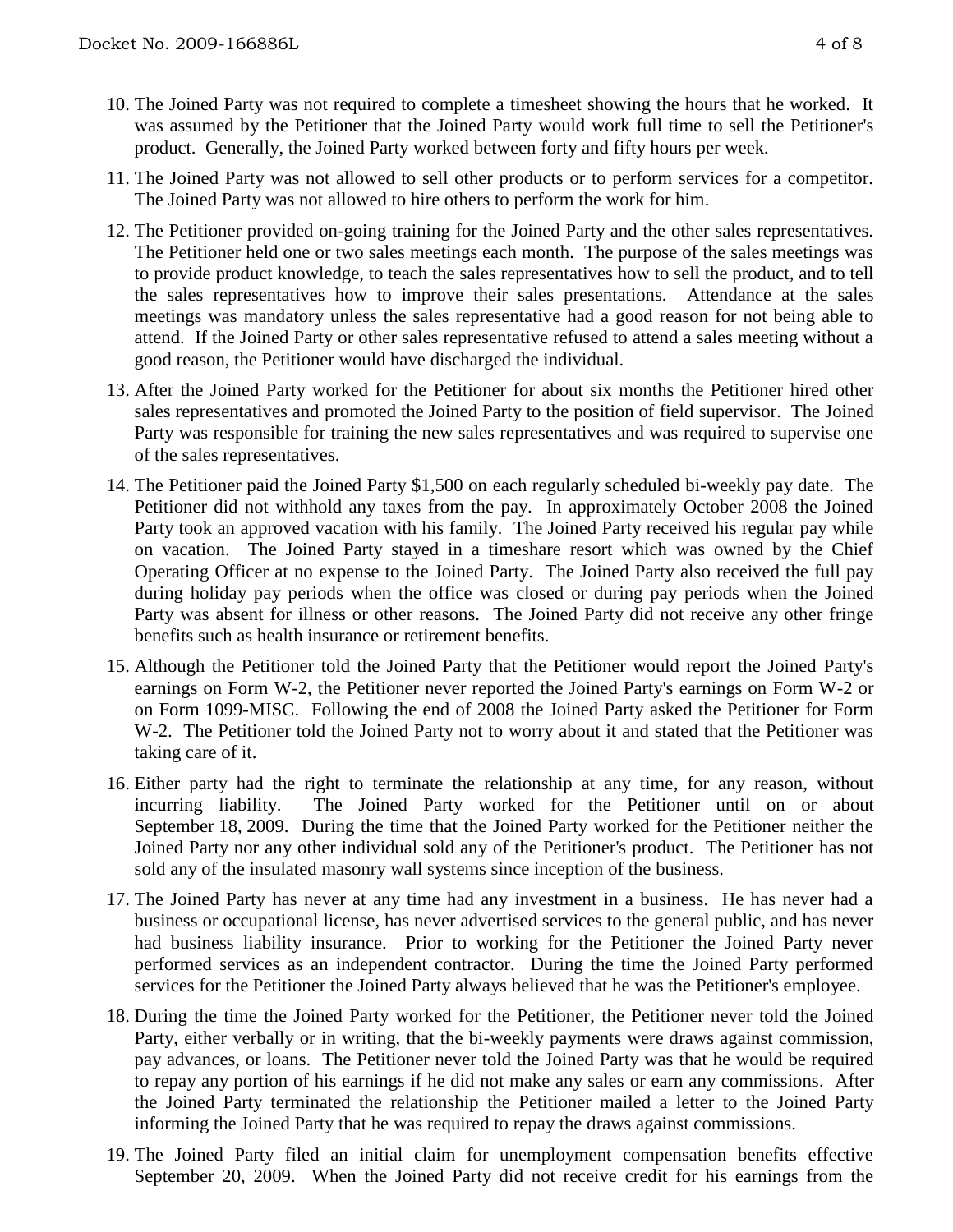Petitioner, the Joined Party filed a *Request for Reconsideration of Monetary Determination.* The Florida Department of Revenue conducted an investigation and on November 2, 2009, issued a determination holding that the persons performing services for the Petitioner as field manager/sales are the Petitioner's employees retroactive to July 12, 2008. The Petitioner filed a timely protest of the determination.

## **Conclusions of Law:**

- 20. The issue in this case, whether services performed for the Petitioner constitute employment subject to the Florida Unemployment Compensation Law, is governed by Chapter 443, Florida Statutes. Section 443.1216(1)(a)2., Florida Statutes, provides that employment subject to the chapter includes service performed by individuals under the usual common law rules applicable in determining an employer-employee relationship.
- 21. The Supreme Court of the United States held that the term "usual common law rules" is to be used in a generic sense to mean the "standards developed by the courts through the years of adjudication." United States v. W.M. Webb, Inc., 397 U.S. 179 (1970).
- 22. The Supreme Court of Florida adopted and approved the tests in 1 Restatement of Law, Agency 2d Section 220 (1958), for use to determine if an employment relationship exists. See Cantor v. Cochran, 184 So.2d 173 (Fla. 1966); Miami Herald Publishing Co. v. Kendall, 88 So.2d 276 (Fla. 1956); Magarian v. Southern Fruit Distributors, 1 So.2d 858 (Fla. 1941); see also Kane Furniture Corp. v. R. Miranda, 506 So.2d 1061 (Fla. 2d DCA 1987).
- 23. Restatement of Law is a publication, prepared under the auspices of the American Law Institute, which explains the meaning of the law with regard to various court rulings. The Restatement sets forth a nonexclusive list of factors that are to be considered when judging whether a relationship is an employment relationship or an independent contractor relationship.
- 24. 1 Restatement of Law, Agency 2d Section 220 (1958) provides:
	- (1) A servant is a person employed to perform services for another and who, in the performance of the services, is subject to the other's control or right of control.
	- (2) The following matters of fact, among others, are to be considered:
		- (a) the extent of control which, by the agreement, the business may exercise over the details of the work;
		- (b) whether or not the one employed is engaged in a distinct occupation or business;
		- (c) the kind of occupation, with reference to whether, in the locality, the work is usually done under the direction of the employer or by a specialist without supervision;
		- (d) the skill required in the particular occupation;
		- (e) whether the employer or the worker supplies the instrumentalities, tools, and the place of work for the person doing the work;
		- (f) the length of time for which the person is employed;
		- (g) the method of payment, whether by the time or by the job;
		- (h) whether or not the work is a part of the regular business of the employer;
		- (i) whether or not the parties believe they are creating the relation of master and servant;
		- (j) whether the principal is or is not in business.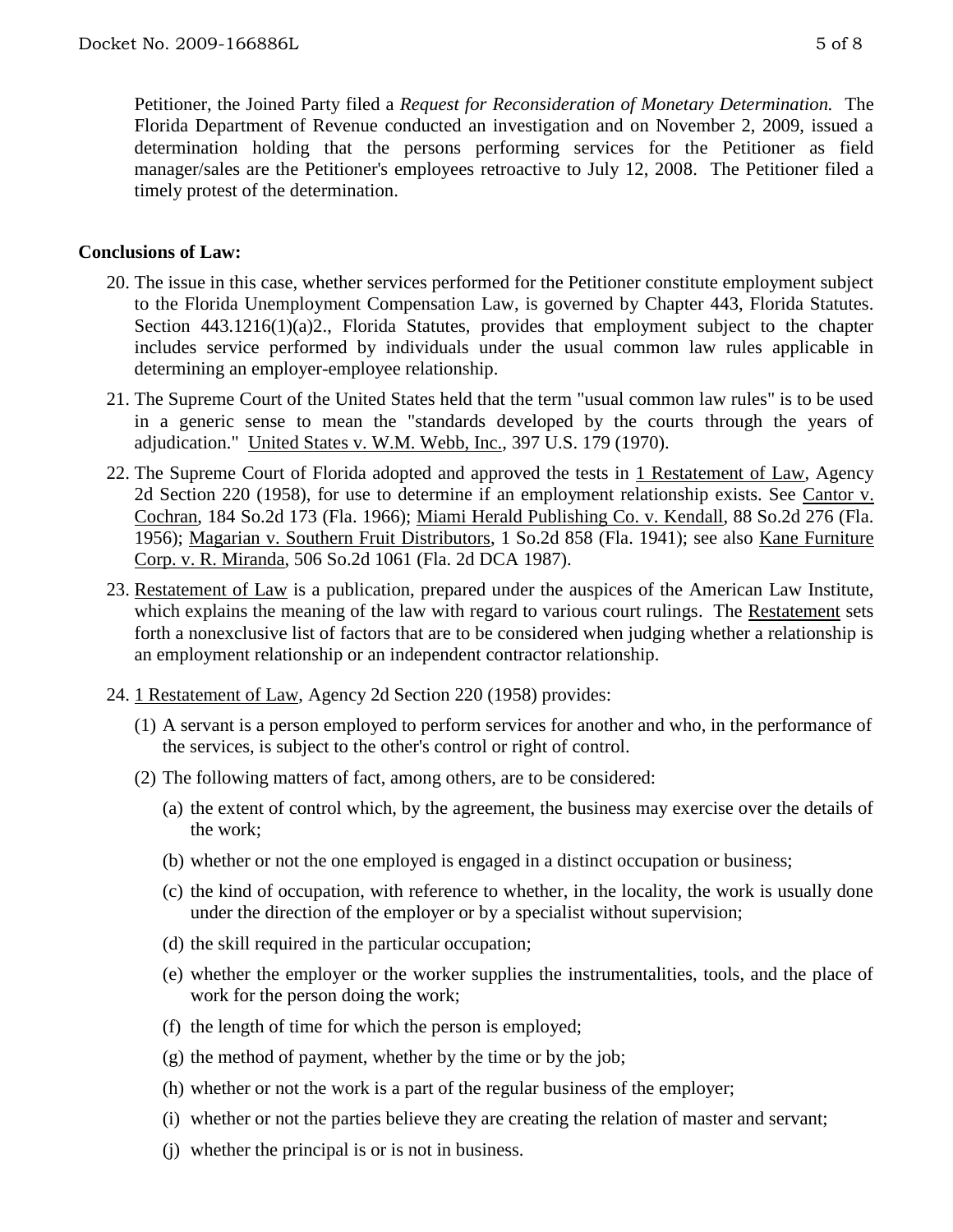- 25. Comments in the Restatement explain that the word "servant" does not exclusively connote manual labor, and the word "employee" has largely replaced "servant" in statutes dealing with various aspects of the working relationship between two parties.
- 26. In Department of Health and Rehabilitative Services v. Department of Labor & Employment Security, 472 So.2d 1284 (Fla. 1<sup>st</sup> DCA 1985) the court confirmed that the factors listed in the Restatement are the proper factors to be considered in determining whether an employer-employee relationship exists. However, in citing La Grande v. B&L Services, Inc., 432 So.2d 1364, 1366 (Fla.  $1<sup>st</sup> DCA$  1983), the court acknowledged that the question of whether a person is properly classified an employee or an independent contractor often cannot be answered by reference to "hard and fast" rules, but rather must be addressed on a case-by-case basis.
- 27. The Petitioner and the Joined Party in this case entered into a *Sales Agent Agreement.* The copy of the Agreement submitted to the Department of Revenue by the Joined Party states that the Joined Party is an employee of the Petitioner and that the Petitioner will pay the Joined Party a bi-weekly salary plus commissions on projects sold. The Agreement is signed by both parties. The Petitioner testified that the Agreement submitted by the Joined Party has been altered or manufactured. The Petitioner also submitted a copy of a *Sales Agent Agreement.* The Petitioner testified that the original signed Agreement has been misplaced and in its place the Petitioner submitted an Agreement that is not signed by the Joined Party. The Agreement submitted by the Petitioner states that the Joined Party is not an employee of the Petitioner but is a commissioned independent contractor.
- 28. Section 90.952, Florida Statutes, provides that, "Except as otherwise provided by statute, an original writing, recording, or photograph is required in order to prove the contents of the writing, recording, or photograph."
- 29. The copy of the Agreement submitted by the Petitioner is not, according to the testimony of the Petitioner, the original Agreement. Therefore, the copy submitted by the Petitioner is not sufficient to prove the contents of the original Agreement. Whether the Agreement states that the Joined Party is an employee of the Petitioner or whether the Agreement states that the Joined Party is an independent contractor, the Agreement, it is not dispositive of the issue. Lee v. American Family Assurance Co. 431 So.2d 249, 250 (Fla. 1st DCA 1983). The Florida Supreme Court commented in Justice v. Belford Trucking Company, Inc., 272 So.2d 131 (Fla. 1972), "while the obvious purpose to be accomplished by this document was to evince an independent contractor status, such status depends not on the statements of the parties but upon all the circumstances of their dealings with each other."
- 30. The Petitioner's business is the sale and distribution of an insulated masonry wall system. The Joined Party was engaged by the Petitioner to sell the insulated masonry wall system. The Joined Party was identified as being part of the Petitioner's enterprise by the uniform shirt bearing the Petitioner's name, by business cards bearing the Petitioner's name, and by a company email address. The work performed by the Joined Party was not separate and distinct from the Petitioner's business but was an integral and necessary part of the business.
- 31. The Petitioner provided the place of work, a vehicle for the Joined Party's use, a computer, and all other equipment and supplies that were needed to perform the work. The Petitioner provided the Joined Party with a company credit card for the payment of business expenses. The Joined Party did not have any expenses in connection with the work. It was not shown that the Joined Party was at risk of suffering a financial loss from performing services for the Petitioner.
- 32. The Petitioner provided thirty days initial training which was very specific and intensive. The training included observing the Chief Operating Officer's sales presentations. The Chief Operating Officer observed the Joined Party's sales presentations and told the Joined Party how to improve the presentations. After the initial training there was on-going training provided by the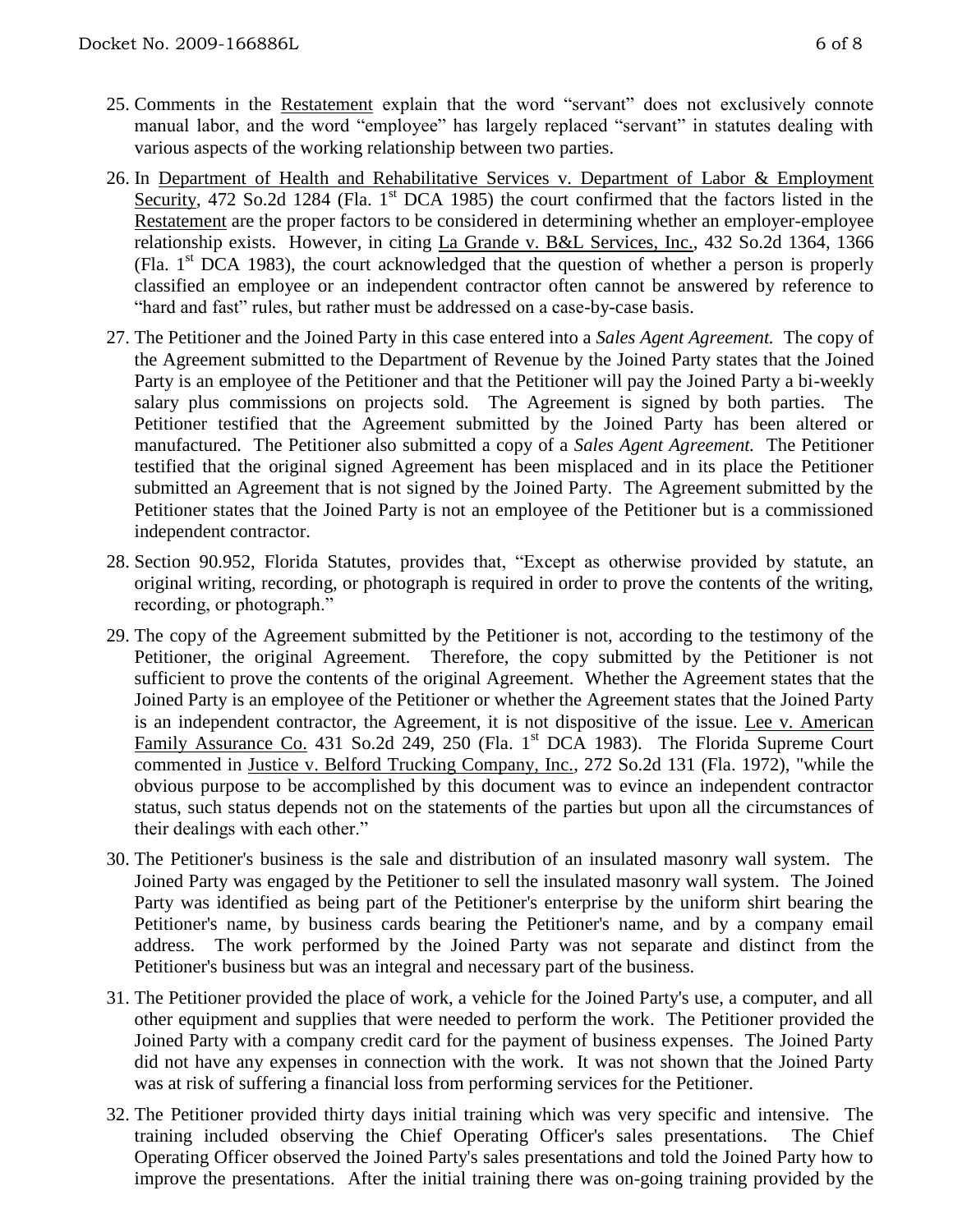Petitioner. There were mandatory sales meetings during which sales techniques were discussed. Training is a factor of control because it specifies how the work is to be performed.

- 33. The Joined Party could not perform services for a competitor. The Joined Party was required to personally perform the work. He could not hire others to perform the work for him.
- 34. The Petitioner provided the Joined Party with leads. The Joined Party was required to work the leads and to report back to the Petitioner concerning the results. The Joined Party was required to complete weekly sales reports.
- 35. The Joined Party did not have a construction background and any knowledge concerning the product and the installation of the product was provided by the Petitioner during the initial and ongoing training. The job did not require any special skill. The greater the skill or special knowledge required to perform the work, the more likely the relationship will be found to be one of independent contractor. Florida Gulf Coast Symphony v. Florida Department of Labor & Employment Sec., 386 So.2d 259 (Fla. 2d DCA 1980)
- 36. The Petitioner engaged the Joined Party to perform full time services for the Petitioner. Although some flexibility may have been provided in the work schedule, the Petitioner generally determined the days and hours of work. The Joined Party was required to call in if he was not able to work as scheduled.
- 37. The Petitioner paid the Joined Party the amount of \$1,500 for each bi-weekly pay period. The Petitioner did not withhold any payroll taxes from the pay. In his testimony the Petitioner's Chief Operating Officer referred to the payments made to the Joined Party as a "base salary/draw." The Petitioner never informed the Joined Party, either verbally or in writing, that the payments were considered to be draws against commissions. A draw is a loan against future earnings. A draw which is not offset by earnings or is not required to be repaid is a salary. Although the Petitioner informed the Joined Party that the Petitioner would report the earnings on Form W-2, the Petitioner never reported the Joined Party's earnings to the Internal Revenue Service on Form W-2 or on Form 1099-MISC. The fact that the Petitioner chose not to withhold payroll taxes does not, standing alone, establish an independent contractor relationship.
- 38. Either party could terminate the relationship at any time, for any reason, without incurring liability. It was a continuing relationship and the Joined Party worked for a period of approximately fourteen months. These facts reveal the existence of an at-will relationship of relative permanence. In Cantor v. Cochran, 184 So.2d 173 (Fla. 1966), the court in quoting 1 Larson, Workmens' Compensation Law, Section 44.35 stated: "The power to fire is the power to control. The absolute right to terminate the relationship without liability is not consistent with the concept of independent contractor, under which the contractor should have the legal right to complete the project contracted for and to treat any attempt to prevent completion as a breach of contract."
- 39. The "extent of control" referred to in Restatement section 220(2)(a), has been recognized as the most important factor in determining whether a person is an independent contractor or an employee. Employees and independent contractors are both subject to some control by the person or entity hiring them. The extent of control exercised over the details of the work turns on whether the control is focused on the result to be obtained or extends to the means to be used. A control directed toward means is necessarily more extensive than a control directed towards results. Thus, the mere control of results points to an independent contractor relationship; the control of means points to an employment relationship. Furthermore, the relevant issue is "the extent of control which, by the agreement, the master may exercise over the details of the work." Thus, it is the right of control, not actual control or actual interference with the work, which is significant in distinguishing between an independent contractor and an employee. Harper ex rel. Daley v. Toler, 884 So.2d 1124 (Fla. 2nd DCA 2004).